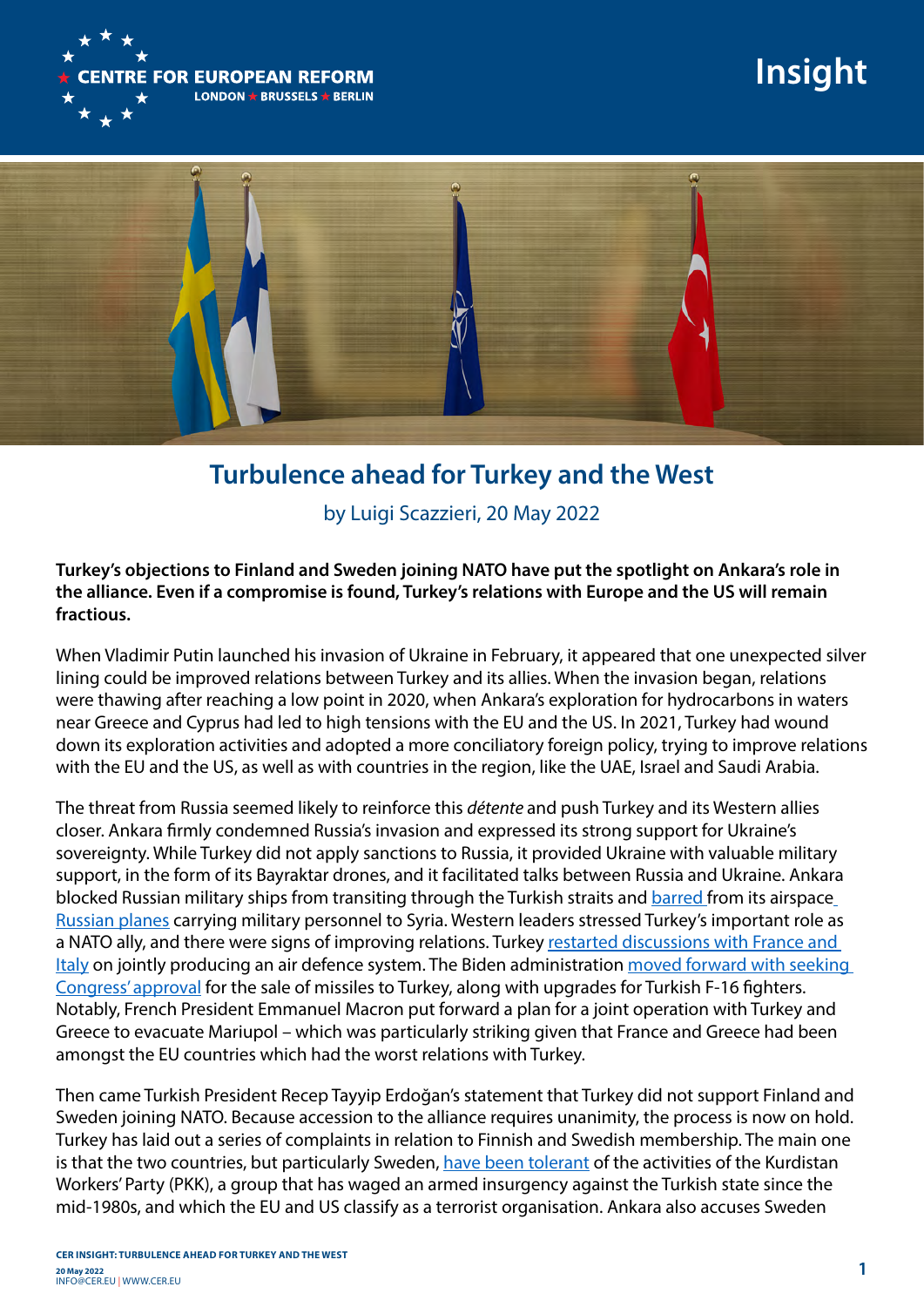

and Finland of tolerating the activities of supporters of exiled cleric Fethullah Gülen, which Turkey also considers to be terrorists. Then Ankara complains that Finland and Sweden imposed arms embargoes on Turkey after its 2019 military offensive in Syria against the Kurdish People's Protection Units (YPG), a militia that Turkey sees as part of the PKK. Turkey has also been annoyed that Swedish officials have [met](https://www.middleeasteye.net/news/sweden-finland-nato-membership-turkey-not-support-over-pkk)  [YPG representatives.](https://www.middleeasteye.net/news/sweden-finland-nato-membership-turkey-not-support-over-pkk) To drop its current opposition to Finnish and Swedish accession to NATO, the Turkish government wants the two countries to take a harder stance towards the PKK and its affiliates and end their arms embargoes on Turkey.

Turkey's stance can partly be explained by domestic politics. The next election must be held before June 2023, and the government's popularity has been falling, largely because of Turkey's economic difficulties. The applications give Erdoğan leverage, and he is unsurprisingly using them to highlight his importance and burnish his image domestically. Turkey's stance may also be a way to extract concessions from the US on other matters. For Turkey, US military support for the Syrian Democratic Forces (SDF), of which the YPG is the largest component, has been a huge issue. The Biden administration has recently decided that its sanctions on foreign investment in Syria [will not apply to areas under the control of the SDF](https://www.reuters.com/article/mideast-crisis-usa-syria-idUSL2N2X31U9) in Syria's north, and Ankara fears this will help to consolidate the group's influence. Arms sales are also a consideration: Erdoğan may also be calculating that by stalling, Turkey can put pressure on a sceptical Congress to approve the sale of both modernisation kits for Turkish F-16s and upgraded F-16s.

Finding a compromise that is acceptable to both Sweden and Finland but also allows Ankara to claim that its concerns have been addressed won't be easy. A vague promise of increased vigilance against PKK activities on Swedish and Finnish soil would probably be insufficient to change Erdoğan's mind. And the Swedish and Finnish governments will probably be unwilling to offer substantive concessions, for example by endorsing Turkish operations against the PKK and its affiliates in Syria and Iraq, or by lifting restrictions on arms exports. Similarly, Washington will be unwilling to make all the concessions that Ankara seeks. The approval of the arms sales is up to Congress, and there is little sign that the US is willing to stop supporting the YPG in Syria, because it sees the group as an important line of defence against a potential revival of the Islamic State and against Iranian influence in Syria. Of course, Turkey may eventually settle for some relatively minor concessions. But there is no guarantee that a quick compromise can be found, as Erdoğan may calculate that he has little to lose and can benefit more from stretching out the dispute. And it is not certain that Ankara will ultimately compromise – Turkey has long felt that its allies do not take its security concerns seriously enough and has resented Western support for the SDF. Turkey's decision to purchase the Russian S-400 air defence system despite the (later enacted) threat of US restrictions on arms sales to Turkey shows that incurring costs is not necessarily a deterrent for Erdoğan.

If no compromise can be found soon, Finland and Sweden's accession to NATO will be delayed and relations between Turkey and its allies will suffer. There is likely to be very little sympathy for Ankara's position, and many allies will think that Turkey's actions are to Russia's advantage. The recent *détente* will evaporate, and Turkey will become more isolated within NATO. Calls for Turkey's status as EU candidate to be suspended are likely to grow louder in some EU and NATO governments. Some voices, both in the EU and the US, might even call for Turkey to be suspended from NATO, even though there is no mechanism for doing so. These developments would strengthen anti-Western sentiment in Turkey, and many Turks would accuse the West of double standards, pointing to how Greece blocked Macedonia's application for NATO membership until the country changed its name to North Macedonia. The West would also have to find alternative security arrangements for Sweden and Finland outside of NATO. NATO could still take steps to strengthen Swedish and Finnish security, such as carrying out joint exercises. And the US and some EU states could extend security guarantees on a bilateral or mini-lateral basis.